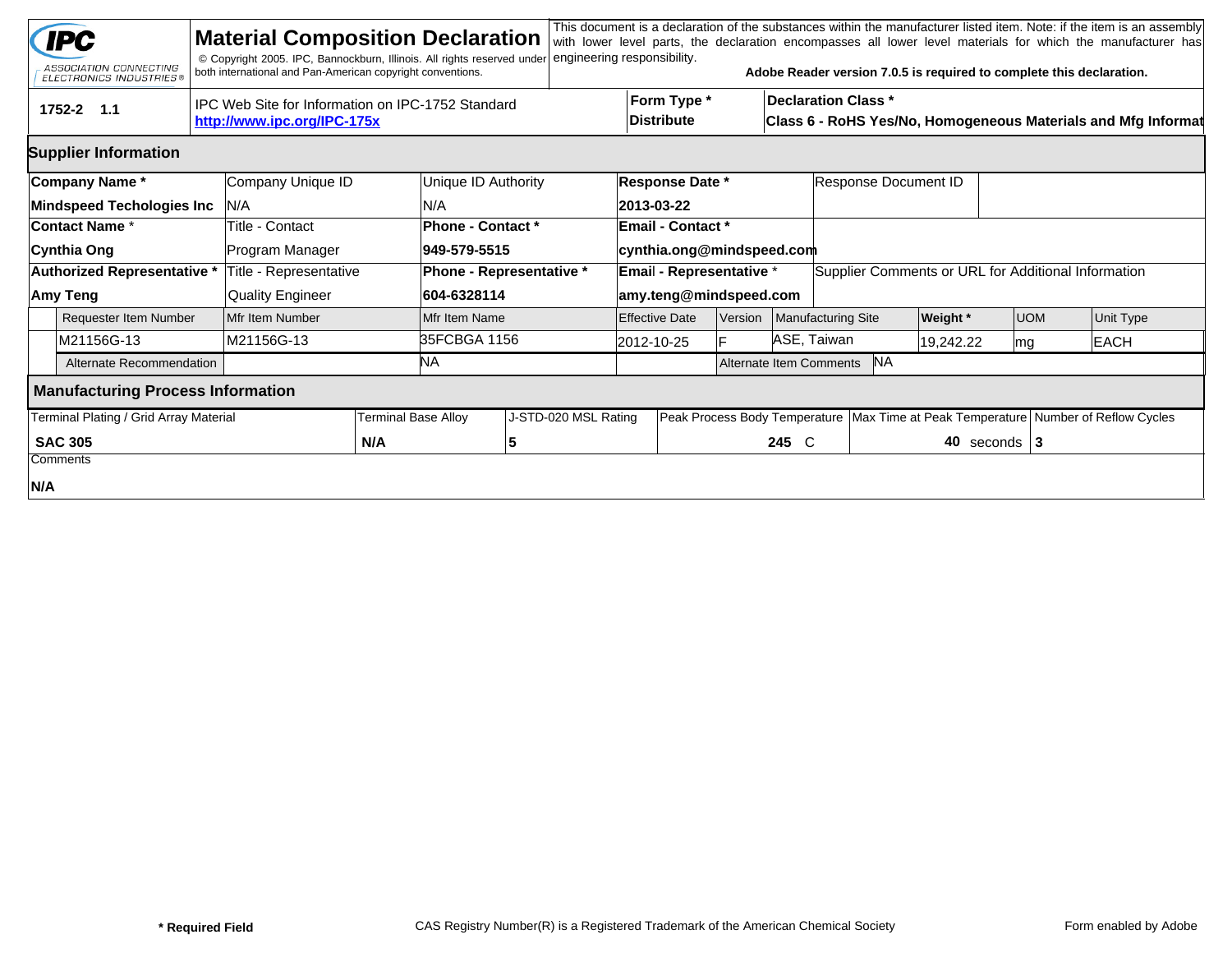| Save the fields in<br>Import fields from a<br><b>Export Data</b><br>Import Data<br>file into this form<br>this form to a file                                                                                                                                                                                                                                                                                                                                                                                                                                                                                                                                                                                                                                                                                                                                                                                                                                                                                                                                                                                                                                                                                                                                     |                                | Locked     |  |  |  |  |  |  |  |  |  |
|-------------------------------------------------------------------------------------------------------------------------------------------------------------------------------------------------------------------------------------------------------------------------------------------------------------------------------------------------------------------------------------------------------------------------------------------------------------------------------------------------------------------------------------------------------------------------------------------------------------------------------------------------------------------------------------------------------------------------------------------------------------------------------------------------------------------------------------------------------------------------------------------------------------------------------------------------------------------------------------------------------------------------------------------------------------------------------------------------------------------------------------------------------------------------------------------------------------------------------------------------------------------|--------------------------------|------------|--|--|--|--|--|--|--|--|--|
| <b>RoHS Material Composition Declaration</b>                                                                                                                                                                                                                                                                                                                                                                                                                                                                                                                                                                                                                                                                                                                                                                                                                                                                                                                                                                                                                                                                                                                                                                                                                      | <b>Declaration Type *</b>      | Simplified |  |  |  |  |  |  |  |  |  |
| RoHS Definition: Quantity limit of 0.1% by mass (1000 PPM) in homogeneous material for: Lead (Pb), Mercury, Hexavalent Chromium, Polybrominated Biphenyls (PBB),<br><b>RoHS Directive</b><br>Polybrominated Diphenyl Ethers (PBDE) and quantity limit of 0.01% by mass (100 PPM) of homogeneous material for Cadmium<br>2002/95/EC                                                                                                                                                                                                                                                                                                                                                                                                                                                                                                                                                                                                                                                                                                                                                                                                                                                                                                                                |                                |            |  |  |  |  |  |  |  |  |  |
| Supplier certifies that it gathered the information it provides in this form concerning RoHS restrictive substances using appropriate methods to ensure its accuracy and that such information is true and correct to the best<br>that Supplier completes this form. Supplier acknowledges that Company will rely on this certification in determining the compliance of its products with European Union member state laws that implement the RoHS Directive. C<br>Supplier may have relied on information provided by others in completing this form, and that Supplier may not have independently verified such information. However, in situations where Supplier has not independently verifi<br>Supplier agrees that, at a minimum, its suppliers have provided certifications regarding their contributions to the part, and those certifications are at least as comprehensive as the certification in this paragraph. If th<br>written agreement with respect to the identified part, the terms and conditions of that agreement, including any warranty rights and or remedies provided as part of that agreement, will be the sole and exclusive source of<br>remedies for issues that arise regarding information the Supplier provides in this form. |                                |            |  |  |  |  |  |  |  |  |  |
| - Item(s) does not contain RoHS restricted substances per the definition above except for selected exemptions<br><b>RoHS Declaration</b>                                                                                                                                                                                                                                                                                                                                                                                                                                                                                                                                                                                                                                                                                                                                                                                                                                                                                                                                                                                                                                                                                                                          | Supplier Acceptance * Accepted |            |  |  |  |  |  |  |  |  |  |
| Exemptions: If the declared item does not contain RoHS restricted substances per the definition above except for defined RoHS exemptions, then select the corresponding response in the RoHS Declaration<br>above and choose all applicable exemptions.                                                                                                                                                                                                                                                                                                                                                                                                                                                                                                                                                                                                                                                                                                                                                                                                                                                                                                                                                                                                           |                                |            |  |  |  |  |  |  |  |  |  |
| <b>Exemption List Version</b><br>EL-2006/690/EC                                                                                                                                                                                                                                                                                                                                                                                                                                                                                                                                                                                                                                                                                                                                                                                                                                                                                                                                                                                                                                                                                                                                                                                                                   |                                |            |  |  |  |  |  |  |  |  |  |
| 15. Lead in solders to complete a viable electrical connection between semiconductor die and carrier within integrated circuit Flip Chip packages.                                                                                                                                                                                                                                                                                                                                                                                                                                                                                                                                                                                                                                                                                                                                                                                                                                                                                                                                                                                                                                                                                                                |                                |            |  |  |  |  |  |  |  |  |  |
|                                                                                                                                                                                                                                                                                                                                                                                                                                                                                                                                                                                                                                                                                                                                                                                                                                                                                                                                                                                                                                                                                                                                                                                                                                                                   |                                |            |  |  |  |  |  |  |  |  |  |
| <b>Declaration Signature</b>                                                                                                                                                                                                                                                                                                                                                                                                                                                                                                                                                                                                                                                                                                                                                                                                                                                                                                                                                                                                                                                                                                                                                                                                                                      |                                |            |  |  |  |  |  |  |  |  |  |
| Instructions: Complete all of the required fields on all pages of this form. Select the "Accepted" on the Supplier Acceptance drop-down. This will display the signature area. Digitally sign<br>the declaration (if required by the Requester) and click on Submit Form to have the form returned to the Requester.                                                                                                                                                                                                                                                                                                                                                                                                                                                                                                                                                                                                                                                                                                                                                                                                                                                                                                                                              |                                |            |  |  |  |  |  |  |  |  |  |
| ۔ مان ما<br>Digitally signed by Cynthia Ong                                                                                                                                                                                                                                                                                                                                                                                                                                                                                                                                                                                                                                                                                                                                                                                                                                                                                                                                                                                                                                                                                                                                                                                                                       |                                |            |  |  |  |  |  |  |  |  |  |

| Cvnthia<br>Supplier Digital<br>⊃na<br>l Signature   <b>(</b> | signed by Cynthia Ong<br>$\sim$ $\sim$<br>37-07'00<br>* 16 15:25:ა. |  |
|--------------------------------------------------------------|---------------------------------------------------------------------|--|
|--------------------------------------------------------------|---------------------------------------------------------------------|--|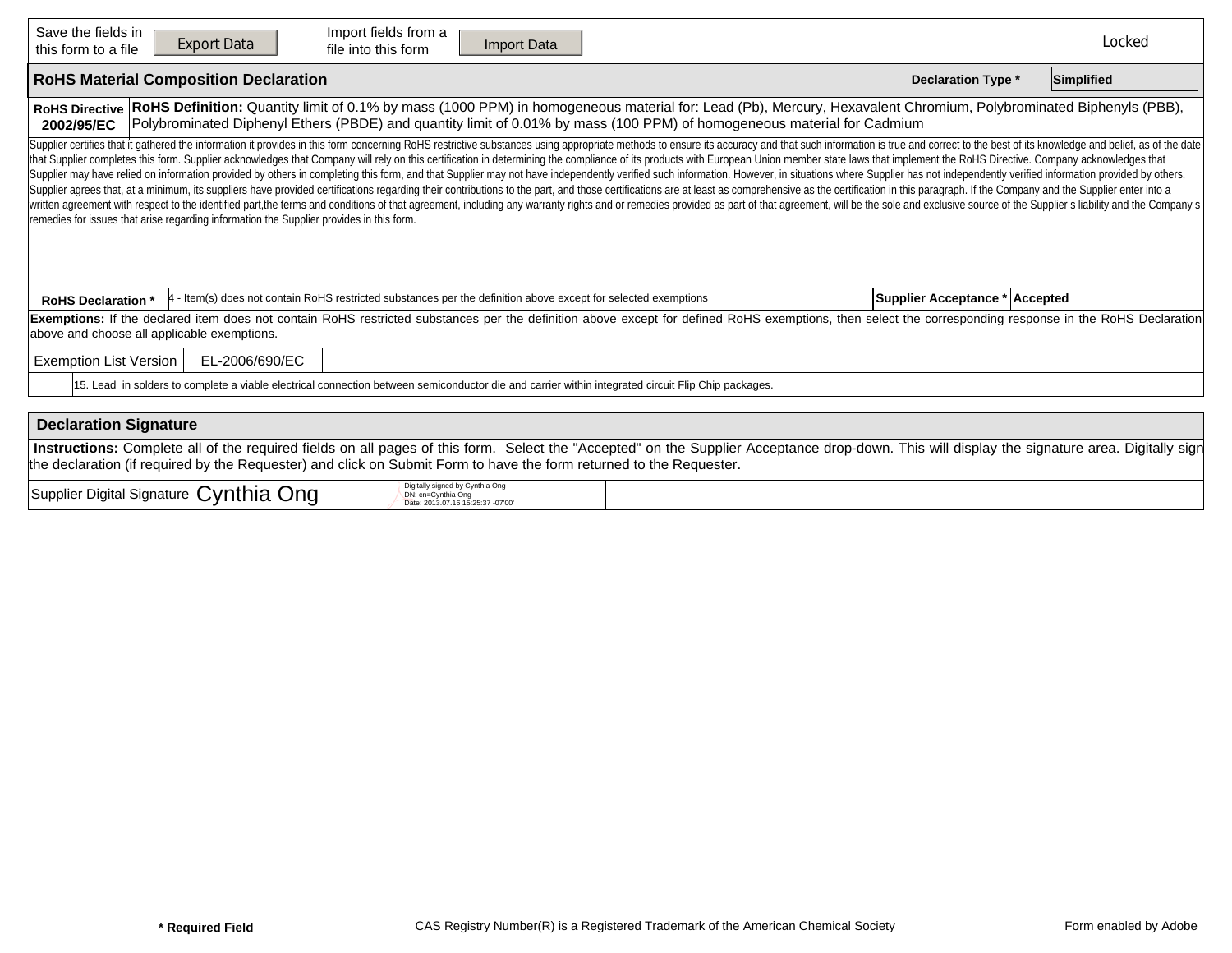## **Homogeneous Material Composition Declaration for Electronic Products**

SubItem Instructions: The presence of any JIG Level A or B substances must be declared. [1] indicate the subpart in which the substance is located, [2] provide a description of the homogeneous material [3], enter the weight of the homogeneous material.

Substance Instructions: [A] select the Level (JIG A, JIG B, Requester or Supplier) [B] select the substance category (JIG or Requester) or enter a value (Supplier). [C] select the substance (JIG) or enter the substance and CAS (Other). [D] select a RoHS exemption, if applicable [E] enter the weight of the substance or the PPM concentration [F] Optionally enter the positive (+) and negative (-) tolerance in percent (Note: percent tolerance values are expected to cover a 3 sigma range of distribution unless otherwise noted).

Line Functions: +I Inserts a New Item /SubItem +M Inserts a new Material +C Inserts a new Substance Category +S Inserts a new Substance - Deletes the element line

| Item/SubItem |  | Homogeneous      | Weight      | Unit of<br>Measure | Level | <b>Substance Category</b> | <b>Substance</b> |                                     | <b>CAS</b><br>Exempt   Weight |  |               | Unit of | Tolerance |           | <b>PPM</b> |
|--------------|--|------------------|-------------|--------------------|-------|---------------------------|------------------|-------------------------------------|-------------------------------|--|---------------|---------|-----------|-----------|------------|
| <b>Name</b>  |  | <b>Material</b>  |             |                    |       |                           |                  |                                     |                               |  |               | Measure |           | $\ddot{}$ |            |
| M21156G-13   |  | Underfill        | 42          | mg                 | lc.   | <b>GROUP-C</b>            |                  | <b>Carbon black</b>                 | 1333-86-4                     |  | 0.42          | mg      |           |           | 9,999.9    |
|              |  |                  |             |                    | C     | <b>GROUP-C</b>            |                  | 1,6-Bis(2,3-epoxypropox27610-48-6   |                               |  | 8.4           | mg      |           |           | 199,99     |
|              |  |                  |             |                    | c     | <b>GROUP-C</b>            |                  | Amine type accelerator Trade Secret |                               |  | 0.84          | mg      |           |           | 19,999     |
|              |  |                  |             |                    | C     | <b>GROUP-C</b>            |                  | Phenolic resin                      | 9003-35-4                     |  | 0.84          | mg      |           |           | 19,999     |
|              |  |                  |             |                    | C     | <b>GROUP-C</b>            |                  | Organic acid anhydride Trade Secret |                               |  | 8.4           | mg      |           |           | 199,99     |
|              |  |                  |             |                    | C     | <b>GROUP-C</b>            |                  | Additives                           | <b>Trade Secret</b>           |  | 0.84          | mg      |           |           | 19,999     |
|              |  |                  |             |                    | C     | <b>GROUP-C</b>            |                  | Silicon dioxide                     | 60676-86-0                    |  | 21            | mg      |           |           | 499,99     |
|              |  |                  |             |                    | C     | <b>GROUP-C</b>            |                  | Bisphenol A type liquid 25068-38-6  |                               |  | 1.26          | mg      |           |           | 29,999     |
|              |  | <b>Substrate</b> | 8,850.33 mg |                    | c     | <b>GROUP-C</b>            |                  | Palladium                           | 67762-90-7                    |  | 3.75          | mg      |           |           | 423.71     |
|              |  |                  |             |                    | C     | <b>GROUP-C</b>            |                  | <b> Strontium oxide</b>             | 64742-94-5                    |  | 2.74          | mg      |           |           | 309.59     |
|              |  |                  |             |                    | C     | <b>GROUP-C</b>            |                  | Phosphorous                         | 26265-08-7                    |  | 482.96        | mg      |           |           | 54,569     |
|              |  |                  |             |                    | C     | <b>GROUP-C</b>            |                  | Aluminum oxide                      | 7440-31-5                     |  | 3.22          | mg      |           |           | 363.82     |
|              |  |                  |             |                    | C     | <b>GROUP-C</b>            |                  | Chromium oxide                      | 25068-38-6                    |  | 53.15         | mg      |           |           | 6,005.4    |
|              |  |                  |             |                    | C     | <b>GROUP-C</b>            |                  | Copper oxide                        | <b>Trade Secret</b>           |  | 5             | mg      |           |           | 564.95     |
|              |  |                  |             |                    | C     | <b>GROUP-C</b>            |                  | <b>Copper</b>                       | <b>Trade Secret</b>           |  | 3.75          | mg      |           |           | 423.71     |
|              |  |                  |             |                    | C     | <b>GROUP-C</b>            |                  | Gold                                | <b>Trade Secret</b>           |  | 0.68          | mg      |           |           | 76.833     |
|              |  |                  |             |                    |       |                           |                  | <b>Barium oxide</b>                 | 108-94-1                      |  | 13.71         | mg      |           |           | 712.49     |
|              |  |                  |             |                    | c     | <b>GROUP-C</b>            |                  | Silicon dioxide                     | 7440-50-8                     |  | $1,199.02$ mg |         |           |           | 135,47     |
|              |  |                  |             |                    | A     | Lead/Lead Compound        |                  | Boron oxide                         | 7439-92-1                     |  | 1.89          | mg      |           |           | 213.55     |
|              |  |                  |             |                    | c     | <b>GROUP-C</b>            |                  | Zirconium oxide                     | <b>Trade Secret</b>           |  | 219.44        | mg      |           |           | 24,794     |
|              |  |                  |             |                    | C     | <b>GROUP-C</b>            |                  | Nickel                              | 65997-17-3                    |  | 643.95        | mg      |           |           | 72,759     |
|              |  |                  |             |                    | c     | <b>GROUP-C</b>            |                  | Thallium                            | <b>Trade Secret</b>           |  | 21.66         | mg      |           |           | 2,447.3    |
|              |  |                  |             |                    |       |                           |                  | Calcium oxide                       | 68-12-2                       |  | 2.74          | mg      |           |           | 142.39     |